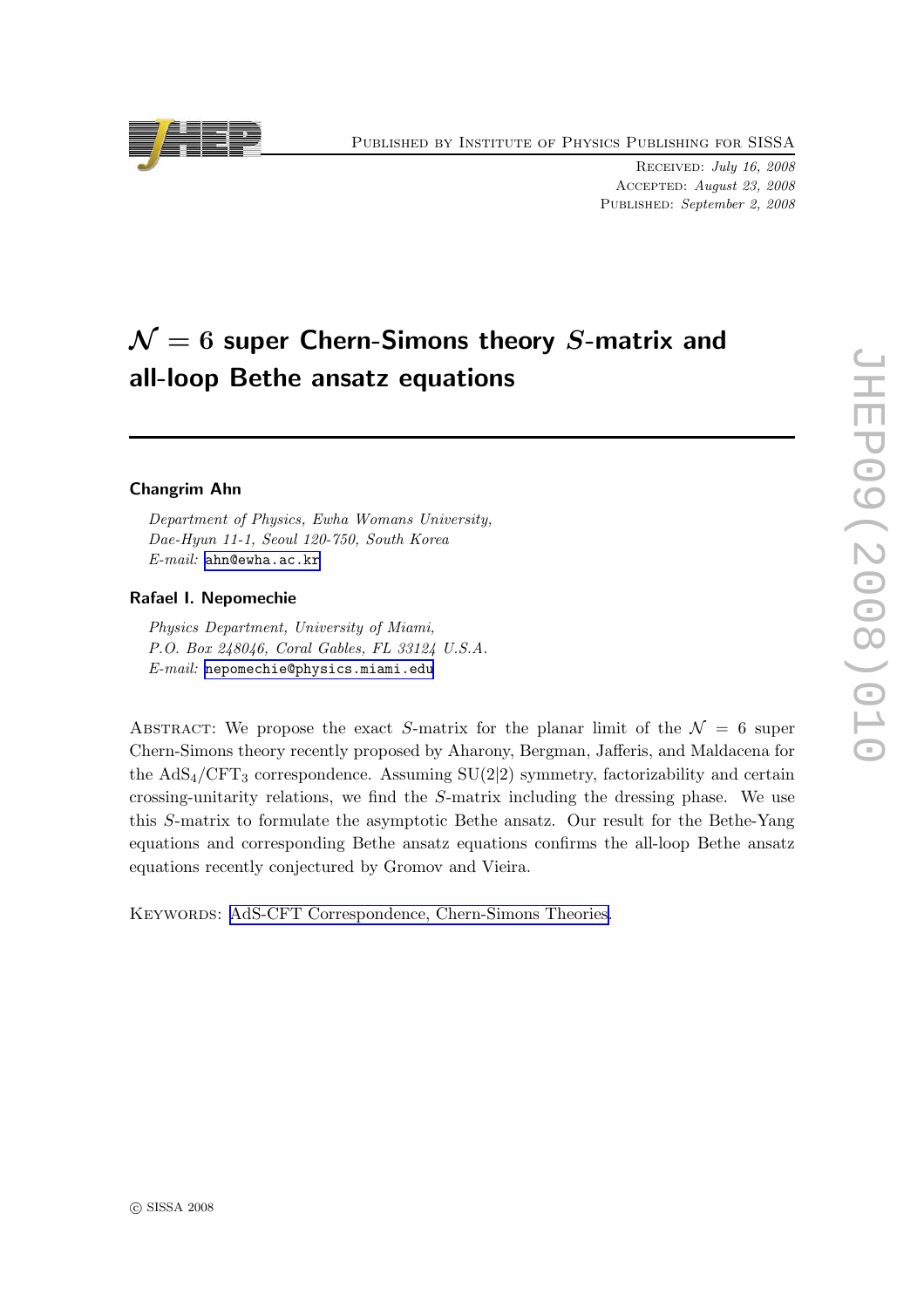## Contents

| 1. Introduction             |                          |
|-----------------------------|--------------------------|
| 2. Excitations and S-matrix | $\mathbf{p}$             |
| 3. Asymptotic Bethe ansatz  | $\boldsymbol{\varDelta}$ |
| 4. Discussion               | 8                        |

## 1. Introduction

TheAdS/CFT correspondence  $[1-3]$  $[1-3]$  $[1-3]$ , which has led to many exciting developments in the duality between type IIB string theory on  $AdS_5 \times S^5$  and  $\mathcal{N}=4$  super Yang-Mills (YM) theory, is now being extended into  $AdS_4/CFT_3$  [\[4](#page-9-0)]. A most promising candidate is  $\mathcal{N}=6$ super Chern-Simons (CS) theory with  $SU(N) \times SU(N)$  gauge symmetry and level k. This model, which was first proposed by Aharony, Bergman, Jafferis, and Maldacena[[5](#page-9-0)], is believed to be dual to M-theory on  $AdS_4 \times S^7/\mathbb{Z}_k$ . Furthermore, in the planar limit of  $N, k \to \infty$  with a fixed value of 't Hooft coupling  $\lambda = N/k$ , the  $\mathcal{N} = 6 \text{ CS}$  is believed to be dual to type IIA superstring theory on  $AdS_4 \times CP^3$ . This model contains two sets of scalar fields transforming in bifundamental representations of  $SU(N) \times SU(N)$  along with respective superpartner fermions and non-dynamic CS gauge fields. (For some subsequent developments, see[[6,](#page-9-0) [7](#page-10-0)].)

The integrability of the planar  $\mathcal{N} = 6$  CS was first discovered by Minahan and Zarembo [\[8](#page-10-0)] in the leading two-loop-order perturbative computation of the anomalous dimensions of gauge-invariant composite operators. They found that the dilatation operator for the scalar operators is an integrable Hamiltonian of an SU(4) spin chain with sites alternating between the fundamental and anti-fundamental representations. They obtained corresponding two-loop Bethe ansatz equations (BAEs) using algebraic Bethe ansatz results for an inhomogeneous spin chain with different representations developed in [\[9\]](#page-10-0). They then conjectured two-loop BAEs for all operators (including the fermions) corresponding to the full  $OSp(2, 2|6)$  superconformal group.

More recently, all-loop BAEs for the  $\mathcal{N} = 6$  CS were conjectured by Gromov and Vieira[[12\]](#page-10-0) based on the perturbative result [\[8\]](#page-10-0) and the classical integrability in the largecoupling limit discovered in  $[13-15]$ .

The purpose of this note is to propose an exact S-matrix for the  $\mathcal{N} = 6 \text{ CS}$ , and to derive the all-loop BAEs[[12\]](#page-10-0) from this S-matrix. A factorizable S-matrix has played an important role in the developments of  $AdS_5/CFT_4$ . Indeed, an S-matrix describing the scattering of excitations of the dynamic spin chain corresponding to planar  $\mathcal{N} = 4$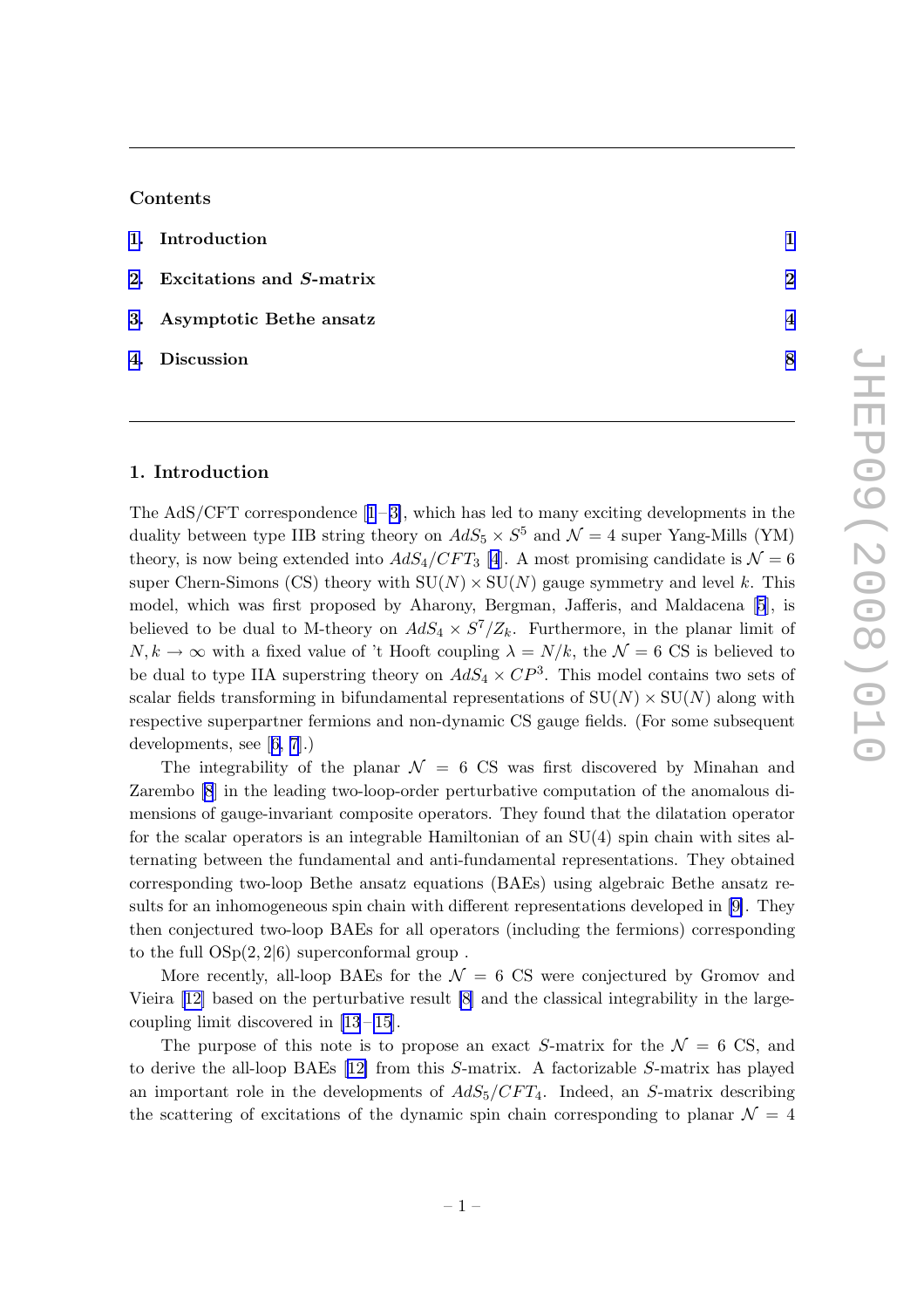<span id="page-2-0"></span>YM has been proposed by Beisert [\[16\]](#page-10-0), and a related S-matrix describing the scattering of world-sheet excitations of the  $AdS_5 \times S^5$  superstring sigma model has been proposed by Arutyunov, Frolov and Zamaklar (AFZ) [\[17\]](#page-10-0). These S-matrices have been derived from the assumption that the excitations are described by a Zamolodchikov-Faddeev (ZF) algebra [\[18](#page-10-0), [19\]](#page-10-0),and that they have a centrally extended  $su(2|2) \oplus su(2|2)$  symmetry [[16\]](#page-10-0). The AFZ "string" S-matrix obeys the standard Yang-Baxter equation, while Beisert's S-matrix obeys a twisted (dynamical) Yang-Baxter equation. The S-matrices are a very useful tool to overcome shortcomings from the Bethe ansatz approach such as the wrapping problem[[20\]](#page-10-0) and for full quantization of the string theory.

As discussed in more detail below,  $\mathcal{N} = 6$  CS has two sets of excitations, namely Aparticles and B-particles, each of which form a four-dimensional representation of  $SU(2|2)$ . We propose an  $S$ -matrix with the following structure:<sup>1</sup>

$$
S^{AA}(p_1, p_2) = S^{BB}(p_1, p_2) = S_0(p_1, p_2) \widehat{S}(p_1, p_2),
$$
  

$$
S^{AB}(p_1, p_2) = S^{BA}(p_1, p_2) = \widetilde{S}_0(p_1, p_2) \widehat{S}(p_1, p_2),
$$

where  $\hat{S}$  is the matrix part determined by the SU(2|2) symmetry, and is essentially the sameas that found for  $\mathcal{N} = 4$  YM in [[17\]](#page-10-0). An important difference arises in the dressing phases  $S_0$ ,  $\tilde{S}_0$  due to the fact that the A- and B-particles are related by complex conjugation. Crossing symmetry [\[22\]](#page-11-0) relates the two phases and gives different dressing phases for the S-matrices. These dressing phases play a crucial role in the process of deriving the Bethe-Yang equations.

The outline of this paper is as follows. In section 2, we use the bulk ZF algebra and crossing relations to construct the S-matrix. In section 3, all-loop asymptotic BAEs are derived from diagonalizing the Bethe-Yang matrix. We conclude in section 4 with a brief discussion of our results.

## 2. Excitations and S-matrix

We recall [\[5\]](#page-9-0) that the  $\mathcal{N} = 6$  CS theory has a pair of scalar fields  $A_i$  (i = 1, 2) in the bifundamental representation  $(N, \overline{N})$  of the  $SU(N) \times SU(N)$  gauge group, and another pair of scalar fields  $B_i$  (i = 1, 2) in the conjugate representation ( $\bar{N}$ , N). The vacuum is given by the infinite chain[[7, 10](#page-10-0)]

$$
\text{tr}\left(A_1B_1A_1B_1\cdots\right). \tag{2.1}
$$

The vacuum preserves an  $SU(2|2)$  subgroup of  $OSp(2, 2|6)$ . There are two types of elementary excitations: "A-particles", which correspond to replacing  $A_1$  by  $A_2, B_2^{\dagger}, (\psi_I^{\dagger})$  $B_2$ <sub>2</sub> $\alpha$ ; and "B-particles", which correspond to replacing  $B_1$  by  $A_2^{\dagger}$  $_2^\dagger,B_2,(\psi^\dagger_{A}$  $A_2$ )<sub>α</sub>. We therefore identify the B-particles as charge conjugates of the A-particles.

It is convenient to represent these A-particles and B-particles by Zamolodchikov-Faddeev operators  $A_i^{\dagger}$  $i^{\dagger}(p)$  and  $B_i^{\dagger}$  $i<sub>i</sub>(p)$   $(i = 1, ..., 4)$ , respectively. When acting on the vacuum

<sup>&</sup>lt;sup>1</sup>Thisstructure is similar to that of the S-matrix proposed in [[21](#page-11-0)] for the  $O(3)$  sigma model with  $\theta = \pi$ , where the two types of particles are the left-movers and right-movers.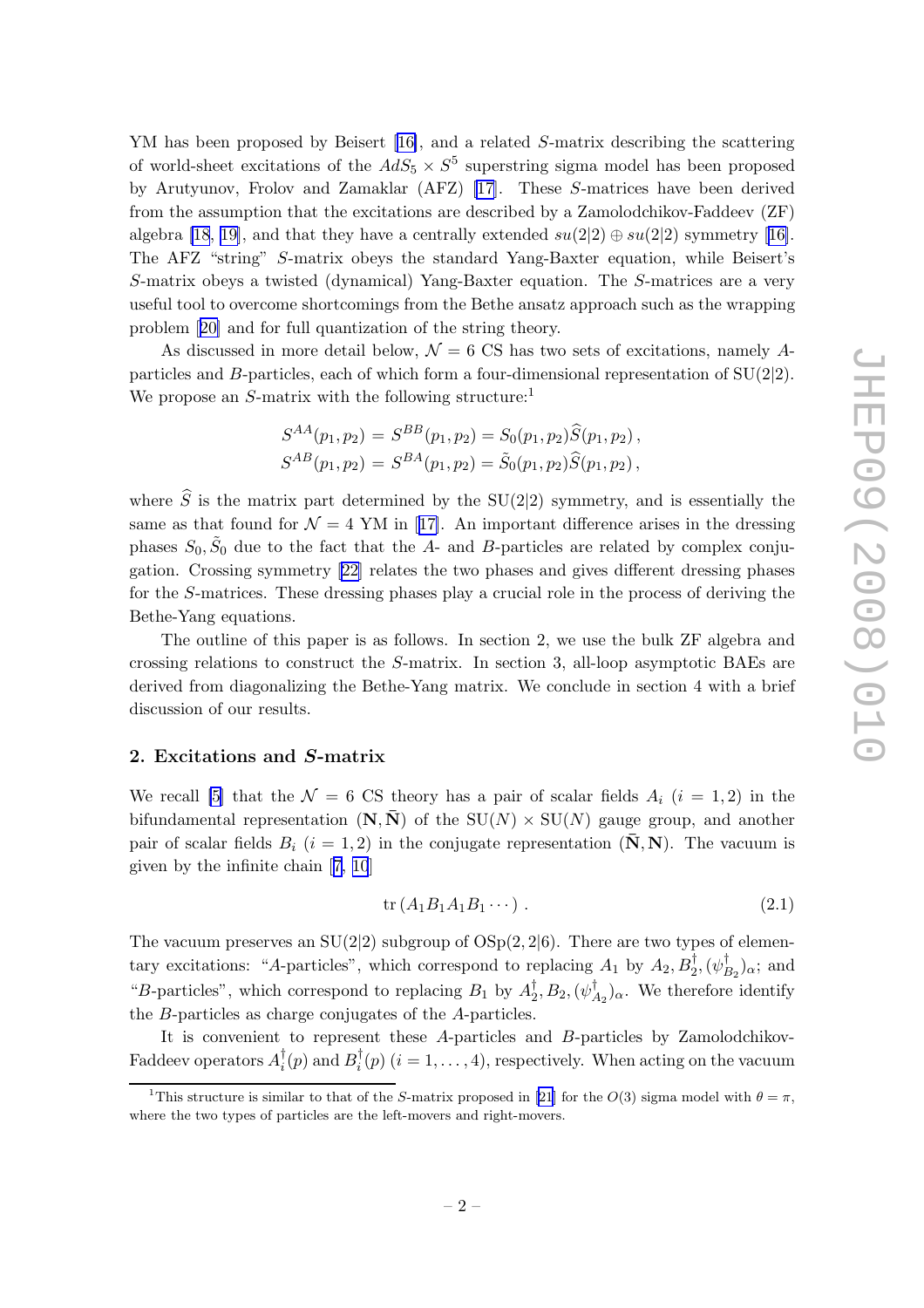<span id="page-3-0"></span>state  $|0\rangle$ , these operators create corresponding asymptotic particle states of momentum p and energy  $E$  given by [\[7, 10](#page-10-0), [11\]](#page-10-0)

$$
E = \sqrt{\frac{1}{4} + 4g^2 \sin^2 \frac{p}{2}},
$$
\n(2.2)

where  $g$  is a function of the 't Hooft coupling

$$
g = h(\lambda), \tag{2.3}
$$

with  $h(\lambda) \sim \lambda$  for small  $\lambda$ , and  $h(\lambda) \sim \sqrt{\lambda/2}$  for large  $\lambda$ .

We define the A-A S-matrix by

$$
A_i^{\dagger}(p_1) A_j^{\dagger}(p_2) = S^{AA}{}_{ij}^{i'j'}(p_1, p_2) A_{j'}^{\dagger}(p_2) A_{i'}^{\dagger}(p_1).
$$
 (2.4)

The  $SU(2|2)$  symmetry implies that, up to a scalar factor, this S-matrix is the same as the one for  $\mathcal{N} = 4$  YM theory. Hence,

$$
S^{AA}(p_1, p_2) = S_0(p_1, p_2) \widehat{S}(p_1, p_2), \qquad (2.5)
$$

where  $\hat{S}(p_1,p_2)$  is the SU(2|2) S-matrix [\[17\]](#page-10-0) with g given by (2.3). It satisfies the Yang-Baxter equation, as well as unitarity

$$
\widehat{S}_{12}(p_1, p_2) \widehat{S}_{21}(p_2, p_1) = \mathbb{I}
$$
\n(2.6)

and the crossing relation[[22\]](#page-11-0)

$$
\widehat{S}_{12}^{t_2}(p_1, p_2) C_2 \widehat{S}_{12}(p_1, \bar{p}_2) C_2^{-1} = \widehat{S}_{12}^{t_1}(p_1, p_2) C_1 \widehat{S}_{12}(\bar{p}_1, p_2) C_1^{-1} = f(p_1, p_2) \mathbb{I}, \qquad (2.7)
$$

where  $C$  is the charge conjugation matrix, and

$$
f(p_1, p_2) = \frac{\left(\frac{1}{x_1^+} - x_2^-\right)(x_1^+ - x_2^+)}{\left(\frac{1}{x_1^-} - x_2^-\right)(x_1^- - x_2^+)}.
$$
\n(2.8)

As usual,

$$
x^{+} + \frac{1}{x^{+}} - x^{-} - \frac{1}{x^{-}} = \frac{i}{g}, \qquad \frac{x^{+}}{x^{-}} = e^{ip}, \qquad (2.9)
$$

and  $x^{\pm}(\bar{p}) = 1/x^{\pm}(p)$ . Moreover,  $S_0(p_1, p_2)$  in (2.5) is a scalar factor which is yet to be determined.

Similarly, we define the  $B$ - $B$  and  $A$ - $B$  S-matrices by

$$
B_i^{\dagger}(p_1) B_j^{\dagger}(p_2) = S^{BB}{}_{ij}^{i'j'}(p_1, p_2) B_{j'}^{\dagger}(p_2) B_{i'}^{\dagger}(p_1)
$$
\n(2.10)

and

$$
A_i^{\dagger}(p_1) B_j^{\dagger}(p_2) = S^{AB}{}_{ij}^{i'j'}(p_1, p_2) B_{j'}^{\dagger}(p_2) A_{i'}^{\dagger}(p_1), \qquad (2.11)
$$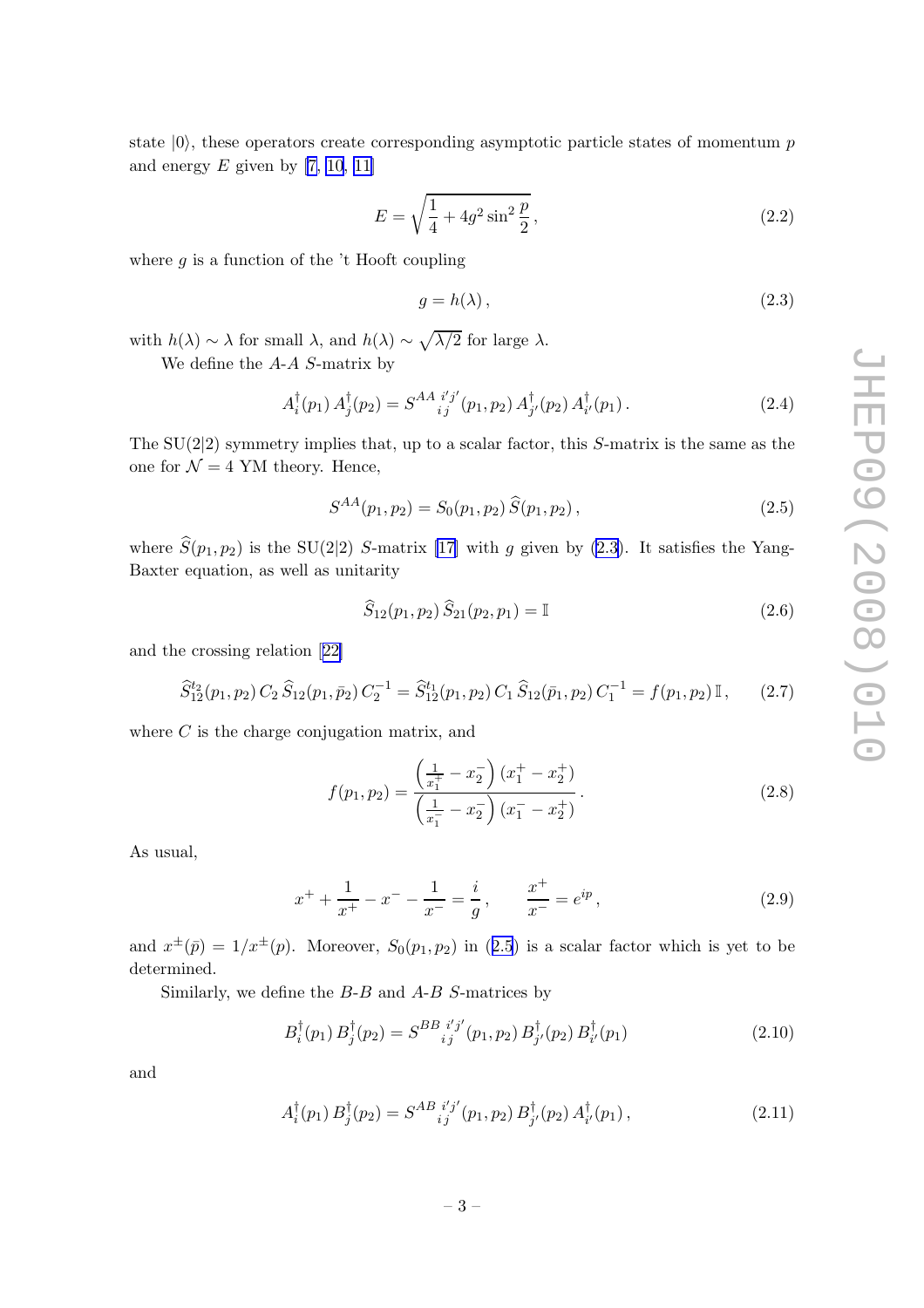<span id="page-4-0"></span>respectively. Symmetry considerations suggest that

$$
S^{BB}(p_1, p_2) = S^{AA}(p_1, p_2) = S_0(p_1, p_2) \widehat{S}(p_1, p_2),
$$
  
\n
$$
S^{AB}(p_1, p_2) = S^{BA}(p_1, p_2) = \widetilde{S}_0(p_1, p_2) \widehat{S}(p_1, p_2),
$$
\n(2.12)

where  $\widehat{S}(p_1,p_2)$  is the same SU(2|2) matrix as in ([2.5\)](#page-3-0).

We assume that the S-matrices satisfy the usual unitarity relation,

$$
S_{12}^{AA}(p_1, p_2) S_{21}^{AA}(p_2, p_1) = S_{12}^{AB}(p_1, p_2) S_{21}^{AB}(p_2, p_1) = \mathbb{I},
$$
\n(2.13)

which implies that the scalar factors should obey

$$
S_0(p_1, p_2) S_0(p_2, p_1) = 1, \qquad \tilde{S}_0(p_1, p_2) \tilde{S}_0(p_2, p_1) = 1.
$$
 (2.14)

The identification of the B-particles as charge conjugates of the A-particles suggests the crossing relations

$$
S_{12}^{AA} {}^{t_2}(p_1, p_2) C_2 S_{12}^{AB}(p_1, \bar{p}_2) C_2^{-1} = S_{12}^{AA} {}^{t_1}(p_1, p_2) C_1 S_{12}^{AB}(\bar{p}_1, p_2) C_1^{-1} = \mathbb{I}. \tag{2.15}
$$

It follows that the scalar factors should satisfy

$$
S_0(p_1, p_2) \tilde{S}_0(p_1, \bar{p}_2) = S_0(p_1, p_2) \tilde{S}_0(\bar{p}_1, p_2) = \frac{1}{f(p_1, p_2)}.
$$
\n(2.16)

Note that the crossing relations (2.15) do *not* relate  $S^{AA}$  to itself as in the  $\mathcal{N} = 4$  YM theory.

We find that values of the scalar factors which are consistent with the unitarity and crossing constraints (2.14) and (2.16) are

$$
S_0(p_1, p_2) = \frac{1 - \frac{1}{x_1^+ x_2^-}}{1 - \frac{1}{x_1^- x_2^+}} \sigma(p_1, p_2),
$$
  

$$
\tilde{S}_0(p_1, p_2) = \frac{x_1^- - x_2^+}{x_1^+ - x_2^-} \sigma(p_1, p_2),
$$
 (2.17)

where $\sigma(p_1, p_2)$  is the BES dressing factor [[23](#page-11-0)], which has the properties

$$
\sigma(p_1, p_2) \sigma(p_2, p_1) = 1,\n\sigma(\bar{p}_1, p_2) \sigma(p_1, p_2) = \frac{x_2^{-}}{x_2^{+}} \frac{1}{f(p_1, p_2)}, \qquad \sigma(p_1, \bar{p}_2) \sigma(p_1, p_2) = \frac{x_1^{+}}{x_1^{-}} \frac{1}{f(p_1, p_2)}.
$$
\n(2.18)

As we shall see in the following section, the expressions (2.17) for the scalar factors are crucial for obtaining the correct BAEs.

### 3. Asymptotic Bethe ansatz

We now proceed to formulate the asymptotic Bethe ansatz for the  $\mathcal{N}=6$  CS theory. The analysisis similar to the one for the  $\mathcal{N} = 4$  YM theory [[16,](#page-10-0) [24\]](#page-11-0), and here we follow closely the latter reference. We consider a set of  $N_A$  A-particles with momenta  $p_i^A$   $(i = 1, ..., N_A)$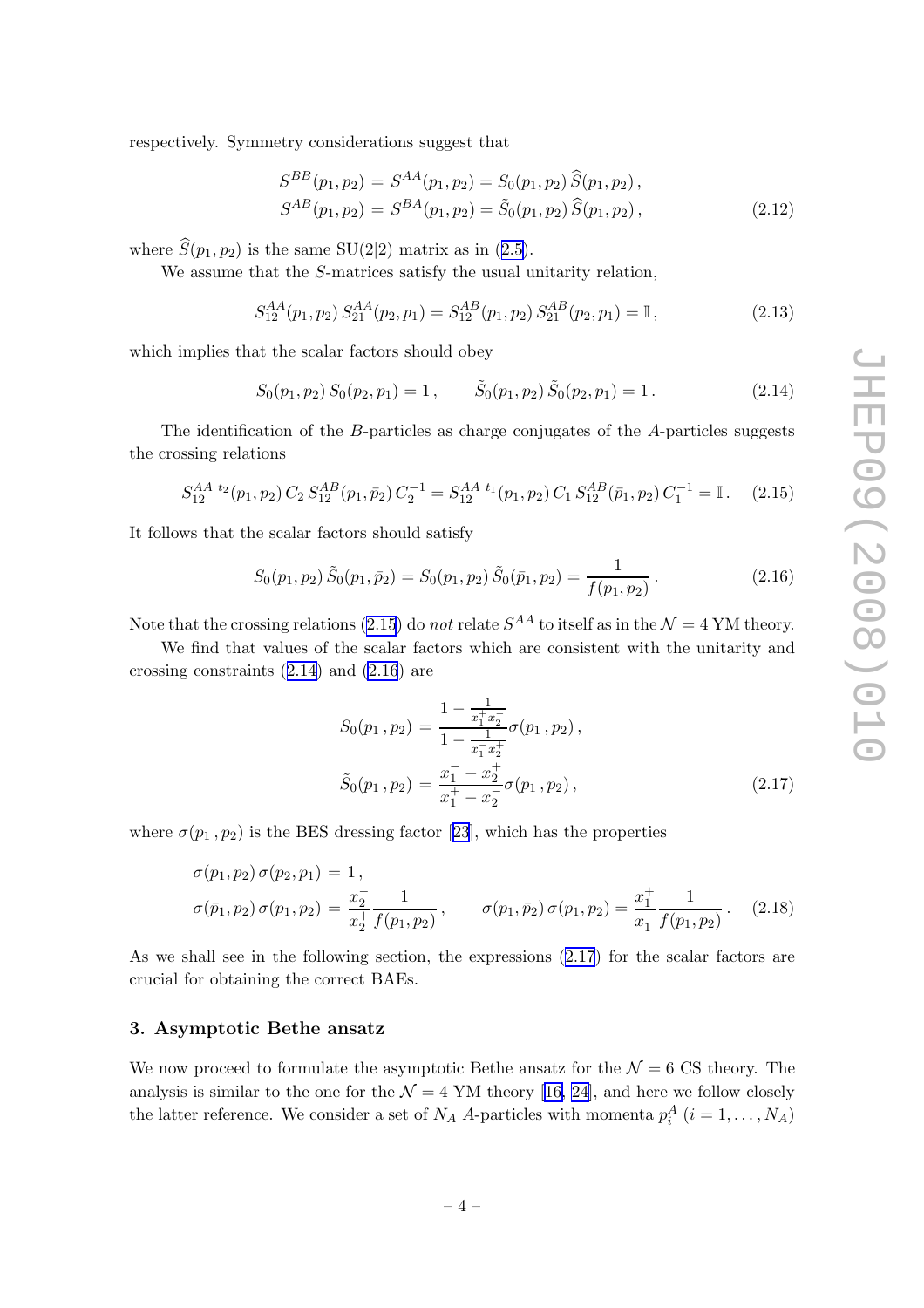<span id="page-5-0"></span>and  $N_B$  B-particles with momenta  $p_i^B$   $(i = 1, ..., N_B)$  which are widely separated on a ring of length L ′ . Quantization conditions for these momenta follow from imposing periodic boundary conditions on the wavefunction. Taking a particle with momentum  $p_k^A$  around the ring leads to the Bethe-Yang equations

$$
e^{-ip_{k}^{A}L'} = \Lambda(\lambda = p_{k}^{A}, \{p_{i}^{A}, p_{i}^{B}\}), \quad k = 1, ..., N_{A}, \qquad (3.1)
$$

where  $\Lambda(\lambda, \{p_i^A, p_i^B\})$  are the eigenvalues of the transfer matrix<sup>2,3</sup>

$$
t(\lambda, \{p_i^A, p_i^B\}) = \text{str}_a S_{a1}^{AA}(\lambda, p_1^A) \cdots S_{aN_A}^{AA}(\lambda, p_{N_A}^A) S_{aN_A+1}^{AB}(\lambda, p_1^B) \cdots S_{aN_A+N_B}^{AB}(\lambda, p_{N_B}^B)
$$
 (3.2)

The order of the particles on the ring is irrelevant. Indeed, changing the order of the particles changes the transfer matrix by a unitary transformation, since the S-matrices satisfy the Yang-Baxter equation.

Using [\(2.5](#page-3-0)), ([2.12\)](#page-4-0), we see that the transfer matrix can be reexpressed as

$$
t(\lambda, \{p_i^A, p_i^B\}) = \prod_{i=1}^{N_A} S_0(\lambda, p_i^A) \prod_{i=1}^{N_B} \tilde{S}_0(\lambda, p_i^B) \hat{t}(\lambda, \{p_i^A, p_i^B\}), \qquad (3.3)
$$

where

$$
\widehat{t}(\lambda, \{p_i^A, p_i^B\}) = \operatorname{str}_a \widehat{S}_{a1}(\lambda, p_1^A) \cdots \widehat{S}_{a N_A}(\lambda, p_{N_A}^A) \widehat{S}_{a N_A+1}(\lambda, p_1^B) \cdots \widehat{S}_{a N_A+N_B}(\lambda, p_{N_B}^B). (3.4)
$$

It follows that

$$
\Lambda(\lambda, \{p_i^A, p_i^B\}) = \prod_{i=1}^{N_A} S_0(\lambda, p_i^A) \prod_{i=1}^{N_B} \tilde{S}_0(\lambda, p_i^B) \,\hat{\Lambda}(\lambda, \{p_i^A, p_i^B\}; \{\lambda_j, \mu_j\}),\tag{3.5}
$$

where  $\widehat{\Lambda}(\lambda, \{p_i^A, p_i^B\}; {\lambda_j, \mu_j\})$  are the eigenvalues of  $\widehat{t}(\lambda, \{p_i^A, p_i^B\})$ , which are given by [\[24\]](#page-11-0)

$$
\widehat{\Lambda}(\lambda, \{p_i^A, p_i^B\}; \{\lambda_j, \mu_j\}) = \prod_{i=1}^{N_A} \left[ \frac{x^+(\lambda) - x^-(p_i^A)}{x^-(\lambda) - x^+(p_i^A)} \frac{\eta(p_i^A)}{\eta(\lambda)} \right] \prod_{i=1}^{N_B} \left[ \frac{x^+(\lambda) - x^-(p_i^B)}{x^-(\lambda) - x^+(p_i^B)} \frac{\eta(p_i^B)}{\eta(\lambda)} \right]
$$
\n
$$
\times \prod_{j=1}^{m_1} \left[ \eta(\lambda) \frac{x^-(\lambda) - x^+(\lambda_j)}{x^+(\lambda) - x^+(\lambda_j)} \right]
$$
\n
$$
- \prod_{i=1}^{N_A} \left[ \frac{x^+(\lambda) - x^+(p_i^A)}{x^-(\lambda) - x^+(p_i^A)} \frac{1}{\eta(\lambda)} \right] \prod_{i=1}^{N_B} \left[ \frac{x^+(\lambda) - x^+(p_i^B)}{x^-(\lambda) - x^+(p_i^B)} \frac{1}{\eta(\lambda)} \right] \left\{ \prod_{j=1}^{m_1} \left[ \eta(\lambda) \frac{x^-(\lambda) - x^+(\lambda_j)}{x^+(\lambda) - x^+(\lambda_j)} \right] \right\}
$$
\n
$$
\times \prod_{l=1}^{m_2} \frac{x^+(\lambda) + \frac{1}{x^+(\lambda)} - \tilde{\mu}_l + \frac{i}{2g}}{x^+(\lambda) + \frac{1}{x^+(\lambda)} - \tilde{\mu}_l - \frac{i}{2g}} + \prod_{j=1}^{m_1} \left[ \eta(\lambda) \frac{x^+(\lambda_j) - \frac{1}{x^+(\lambda_j)}}{x^+(\lambda_j) - \frac{1}{x^-(\lambda)}} \right] \prod_{l=1}^{m_2} \frac{x^-(\lambda) + \frac{1}{x^-(\lambda)} - \tilde{\mu}_l - \frac{i}{2g}}{x^-(\lambda) + \frac{1}{x^-(\lambda)} - \tilde{\mu}_l + \frac{i}{2g}} \right\}
$$

 ${}^{2}$ As emphasized by Martins and Melo [\[24](#page-11-0)], in order to properly implement periodic boundary conditions, it is necessary to use the graded S-matrix (which is related to the non-graded S-matrix by the factor  $\mathcal{P}^{(g)}$  P, where  $\mathcal{P}^{(g)}$  and P are the graded and non-graded permutation matrices, respectively), and take the supertrace (instead of the ordinary trace) of the monodromy matrix.

<sup>3</sup>Following[[24\]](#page-11-0), we denote the spectral parameter of the transfer matrix by  $\lambda$ , which should not be confused with the 't Hooft coupling!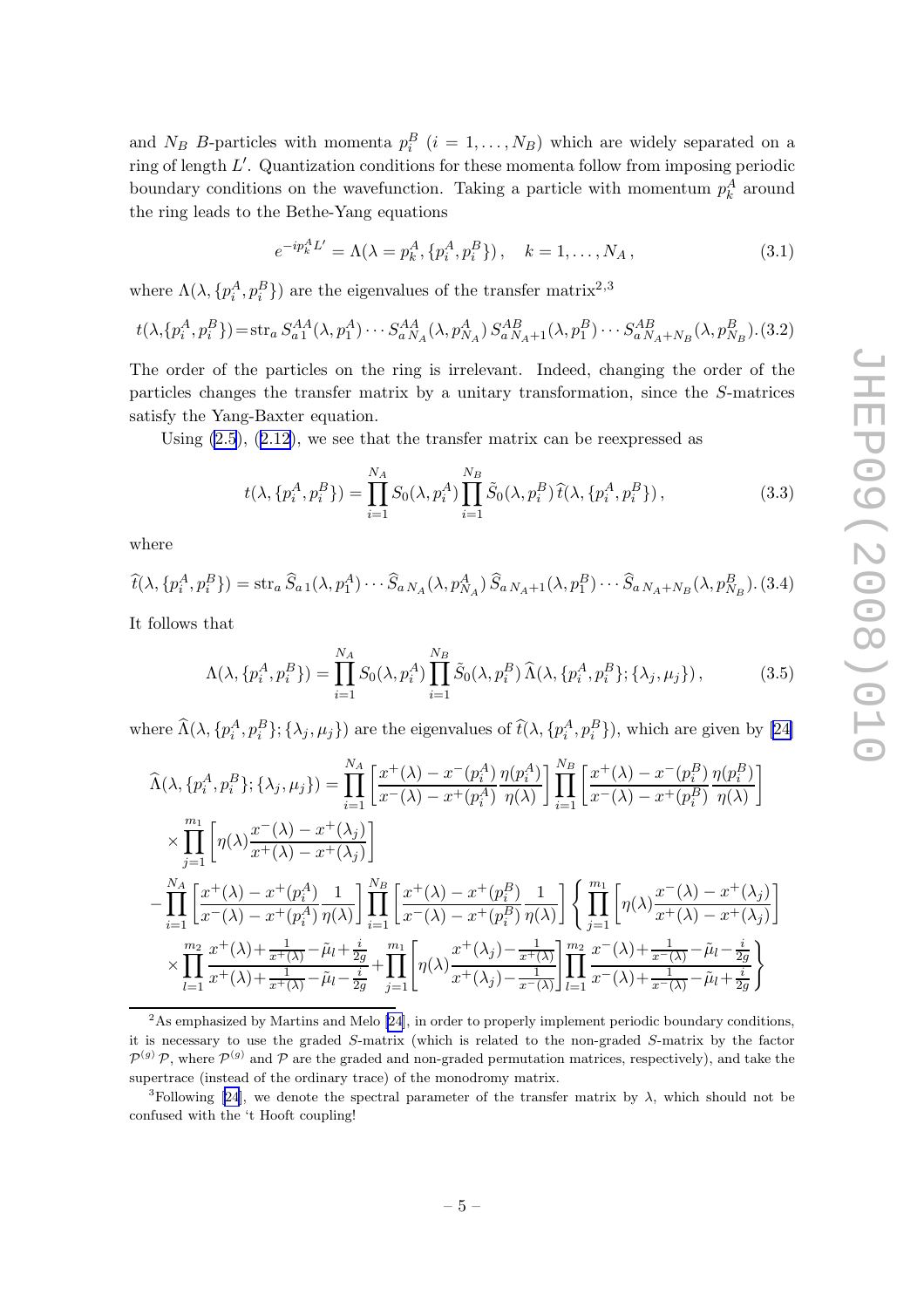<span id="page-6-0"></span>
$$
+\prod_{i=1}^{N_A} \left[ \frac{x^+(\lambda) - x^+(\mathbf{p}_i^A)}{x^-(\lambda) - x^+(\mathbf{p}_i^A)} \frac{1 - \frac{1}{x^-(\lambda)x^+(\mathbf{p}_i^A)}}{1 - \frac{1}{x^-(\lambda)x^-(\mathbf{p}_i^A)}} \frac{\eta(\mathbf{p}_i^A)}{\eta(\lambda)} \right] \prod_{i=1}^{N_B} \left[ \frac{x^+(\lambda) - x^+(\mathbf{p}_i^B)}{x^-(\lambda) - x^+(\mathbf{p}_i^B)} \frac{1 - \frac{1}{x^-(\lambda)x^+(\mathbf{p}_i^B)}}{1 - \frac{1}{x^-(\lambda)x^-(\mathbf{p}_i^B)}} \frac{\eta(\mathbf{p}_i^B)}{\eta(\lambda)} \right] \times \prod_{j=1}^{m_1} \left[ \eta(\lambda) \frac{x^+(\lambda_j) - \frac{1}{x^+(\lambda)}}{x^+(\lambda_j) - \frac{1}{x^-(\lambda)}} \right],
$$
\n(3.6)

where  $\eta(\lambda) = e^{i\lambda/2}$ . The corresponding BAEs are given by

$$
e^{i(P^A + P^B)/2} \prod_{i=1}^{N_A} \frac{x^+(\lambda_j) - x^-(p_i^A)}{x^+(\lambda_j) - x^+(p_i^A)} \prod_{i=1}^{N_B} \frac{x^+(\lambda_j) - x^-(p_i^B)}{x^+(\lambda_j) - x^+(p_i^B)} = \prod_{l=1}^{m_2} \frac{x^+(\lambda_j) + \frac{1}{x^+(\lambda_j)} - \tilde{\mu}_l + \frac{i}{2g}}{x^+(\lambda_j) + \frac{1}{x^+(\lambda_j)} - \tilde{\mu}_l - \frac{i}{2g}},
$$
  
\n $j = 1, \dots, m_1,$ 

$$
\prod_{j=1}^{m_1} \frac{\tilde{\mu}_l - x^+(\lambda_j) - \frac{1}{x^+(\lambda_j)} + \frac{i}{2g}}{\tilde{\mu}_l - x^+(\lambda_j) - \frac{1}{x^+(\lambda_j)} - \frac{i}{2g}} = \prod_{\substack{k=1 \ k \neq l}}^{m_2} \frac{\tilde{\mu}_l - \tilde{\mu}_k + \frac{i}{g}}{\tilde{\mu}_l - \tilde{\mu}_k - \frac{i}{g}}, \qquad l = 1, \dots, m_2,
$$
\n(3.7)

where

$$
P^{A} = \sum_{i=1}^{N_{A}} p_{i}^{A}, \qquad P^{B} = \sum_{i=1}^{N_{B}} p_{i}^{B}. \qquad (3.8)
$$

The Bethe-Yang equations for the A-particles [\(3.1](#page-5-0)) therefore take the form

$$
e^{ip_k^A \left(-L' + \frac{N^A + N^B}{2} - \frac{m_1}{2}\right)} = e^{i(P^A + P^B)/2} \prod_{\substack{i=1 \ i \neq k}}^{N_A} \left[\frac{x^+(p_k^A) - x^-(p_i^A)}{x^-(p_k^A) - x^+(p_i^A)}\right] \left[\frac{1 - \frac{1}{x^+(p_k^A)x^-(p_i^A)}}{1 - \frac{1}{x^-(p_k^A)x^+(p_i^A)}} \sigma(p_k^A, p_i^A)\right]
$$

$$
\times \prod_{i=1}^{N_B} \sigma(p_k^A, p_i^B) \prod_{j=1}^{m_1} \left[\frac{x^-(p_k^A) - x^+(\lambda_j)}{x^+(p_k^A) - x^+(\lambda_j)}\right], \quad k = 1, \dots, N_A. \quad (3.9)
$$

In obtaining the result (3.9), we have used the expressions [\(3.5](#page-5-0)), (3.6) for the eigenvalues of the transfer matrix (note that only the first term in (3.6) survives after setting  $\lambda = p_k^A$ ), as well as our expressions ([2.17\)](#page-4-0) for the scalar factors. Note that the scalar factor  $\tilde{S}_0$  produces a cancelation, so that  $A-B$  scattering in  $(3.9)$  is given only by the dressing factor; and the scalar factor  $S_0$  produces a contribution which allows the  $A - A$  scattering to be expressed in terms of  $u_{4,j}$  (see ([3.12\)](#page-7-0) below).

Similarly, the Bethe-Yang equations for the B-particles become

$$
e^{ip_k^B \left(-L' + \frac{N^A + N^B}{2} - \frac{m_1}{2}\right)} = e^{i(P^A + P^B)/2} \prod_{\substack{i=1 \ i \neq k}}^{N_B} \left[ \frac{x^+(p_k^B) - x^-(p_i^B)}{x^-(p_k^B) - x^+(p_i^B)} \right] \left[ \frac{1 - \frac{1}{x^+(p_k^B)x^-(p_i^B)}}{1 - \frac{1}{x^-(p_k^B)x^+(p_i^B)}} \sigma(p_k^B, p_i^B) \right]
$$

$$
\times \prod_{i=1}^{N_A} \sigma(p_k^B, p_i^A) \prod_{j=1}^{m_1} \left[ \frac{x^-(p_k^B) - x^+(\lambda_j)}{x^+(p_k^B) - x^+(\lambda_j)} \right], \quad k = 1, \dots, N_B, (3.10)
$$

since they are formulated in terms of the same transfer matrix  $\hat{t}(\lambda, \{p_i^A, p_i^B\})$  ([3.4\)](#page-5-0).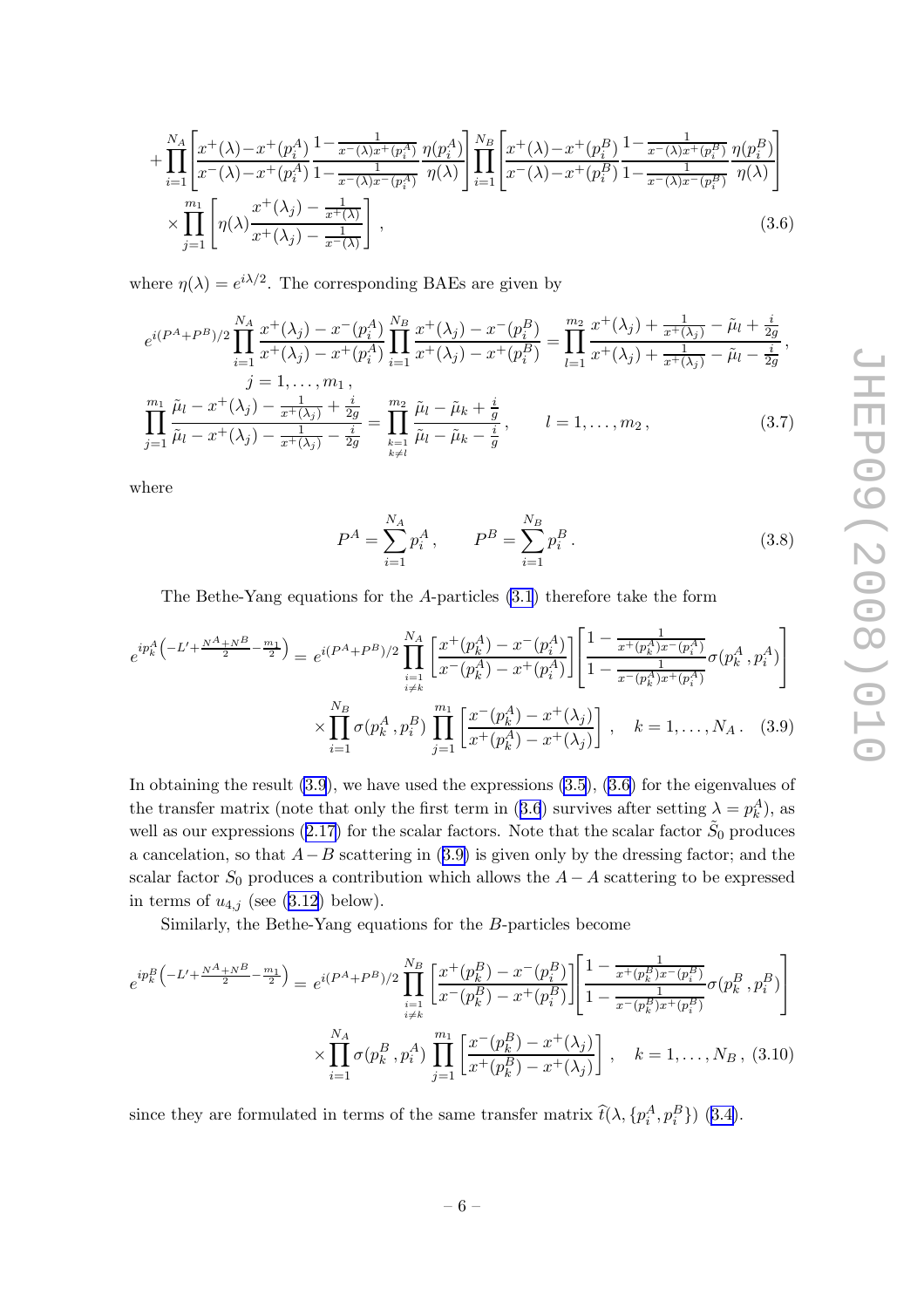<span id="page-7-0"></span>The BAEs ([3.7](#page-6-0)) and Bethe-Yang equations ([3.9](#page-6-0)), [\(3.10](#page-6-0)) can be mapped to the all-loop BAEsof Gromov and Vieira [[12](#page-10-0)]. To this end, we make the following identifications:<sup>4</sup>

$$
x^{\pm}(p_k^A) = x_{4,k}^{\pm}, \qquad k = 1, ..., K_4 \equiv N_A, \n x^{\pm}(p_k^B) = x_{4,k}^{\pm}, \qquad k = 1, ..., K_{\bar{A}} \equiv N_B, \n x^{\pm}(\lambda_j) = \frac{1}{x_{1,j}}, \qquad j = 1, ..., K_1, \n x^{\pm}(\lambda_{K_1+j}) = x_{3,j}, \qquad j = 1, ..., K_3, \quad K_1 + K_3 \equiv m_1, \n \tilde{\mu}_j = \frac{u_{2,j}}{g}, \qquad j = 1, ..., K_2 \equiv m_2, \qquad (3.11)
$$

and also define

$$
u_{4,j} = x_{4,j}^+ + \frac{1}{x_{4,j}^+} - \frac{i}{2} = x_{4,j}^- + \frac{1}{x_{4,j}^-} + \frac{i}{2}
$$
\n
$$
(3.12)
$$

(similarly for  $u_{\bar{4},j}$ ), and  $u_{i,j} = \frac{1}{q}$ g  $\left(x_{i,j} + \frac{1}{x_{i,j}}\right)$  for  $i = 1,3$ . Indeed, imposing the zeromomentum condition[[8, 12](#page-10-0)]

$$
P^{A} + P^{B} = \sum_{j=1}^{K_4} p_{4,j} + \sum_{j=1}^{K_4} p_{4,j} = 0, \qquad (3.13)
$$

the Bethe-Yang equations [\(3.9](#page-6-0)) become

$$
e^{ip_{4,k}\left(-L' + \frac{K_4 + K_4 + K_1 - K_3}{2}\right)} = \prod_{\substack{j=1 \ j \neq k}}^{K_4} \frac{u_{4,k} - u_{4,j} + i}{u_{4,k} - u_{4,j} - i} \sigma(u_{4,k}, u_{4,j}) \prod_{j=1}^{K_4} \sigma(u_{4,k}, u_{4,j})
$$

$$
\times \prod_{j=1}^{K_1} \frac{1 - \frac{1}{x_{4,k}^2 x_{1,j}}}{1 - \frac{1}{x_{4,k}^4 x_{1,j}}} \prod_{j=1}^{K_3} \frac{x_{4,k}^2 - x_{3,j}}{x_{4,k}^4 - x_{3,j}}, \quad k = 1, \dots, K_4 \tag{3.14}
$$

This agrees with the all-loop BAEs for  $x_{4,k}^{\pm}$  in [\[12\]](#page-10-0), provided we identify

$$
L = -L' + \frac{K_4 + K_{\bar{4}} + K_1 - K_3}{2}.
$$
\n(3.15)

Ifwe assume that  $L' = -J$  (as in [[24](#page-11-0)]), then (3.15) implies a relation among L, J and the number of various Bethe roots. Similarly, the Bethe-Yang equations ([3.10\)](#page-6-0) give the the all-loopBAEs for  $x^{\pm}_{\overline{4},k}$  in [[12\]](#page-10-0).

The first set of  $BAEs$  in  $(3.7)$  $(3.7)$  imply the following two sets of equations

$$
\prod_{i=1}^{K_4} \frac{1 - \frac{1}{x_{1,j}x_{4,i}^-}}{1 - \frac{1}{x_{1,j}x_{4,i}^+}} \prod_{i=1}^{K_4} \frac{1 - \frac{1}{x_{1,j}x_{4,i}^-}}{1 - \frac{1}{x_{1,j}x_{4,i}^+}} = \prod_{l=1}^{K_2} \frac{u_{1,j} - u_{2,l} + \frac{i}{2}}{u_{1,j} - u_{2,l} - \frac{i}{2}}, \qquad j = 1, \dots, K_1,
$$
\n
$$
\prod_{i=1}^{K_4} \frac{x_{3,j} - x_{4,i}^-}{x_{3,j} - x_{4,i}^+} \prod_{i=1}^{K_4} \frac{1 - \frac{1}{x_{3,j}x_{4,i}^-}}{1 - \frac{1}{x_{3,j}x_{4,i}^+}} = \prod_{l=1}^{K_2} \frac{u_{3,j} - u_{2,l} + \frac{i}{2}}{u_{3,j} - u_{2,l} - \frac{i}{2}}, \qquad j = 1, \dots, K_3,
$$
\n
$$
(3.16)
$$

<sup>4</sup>Inthe  $\mathcal{N} = 4$  YM case, a similar set of identifications has been made [[24\]](#page-11-0) in order to map the SU(2|2)<sup>2</sup> asymptotic BAEs to the all-loop BAEs of Beisert and Staudacher[[25\]](#page-11-0).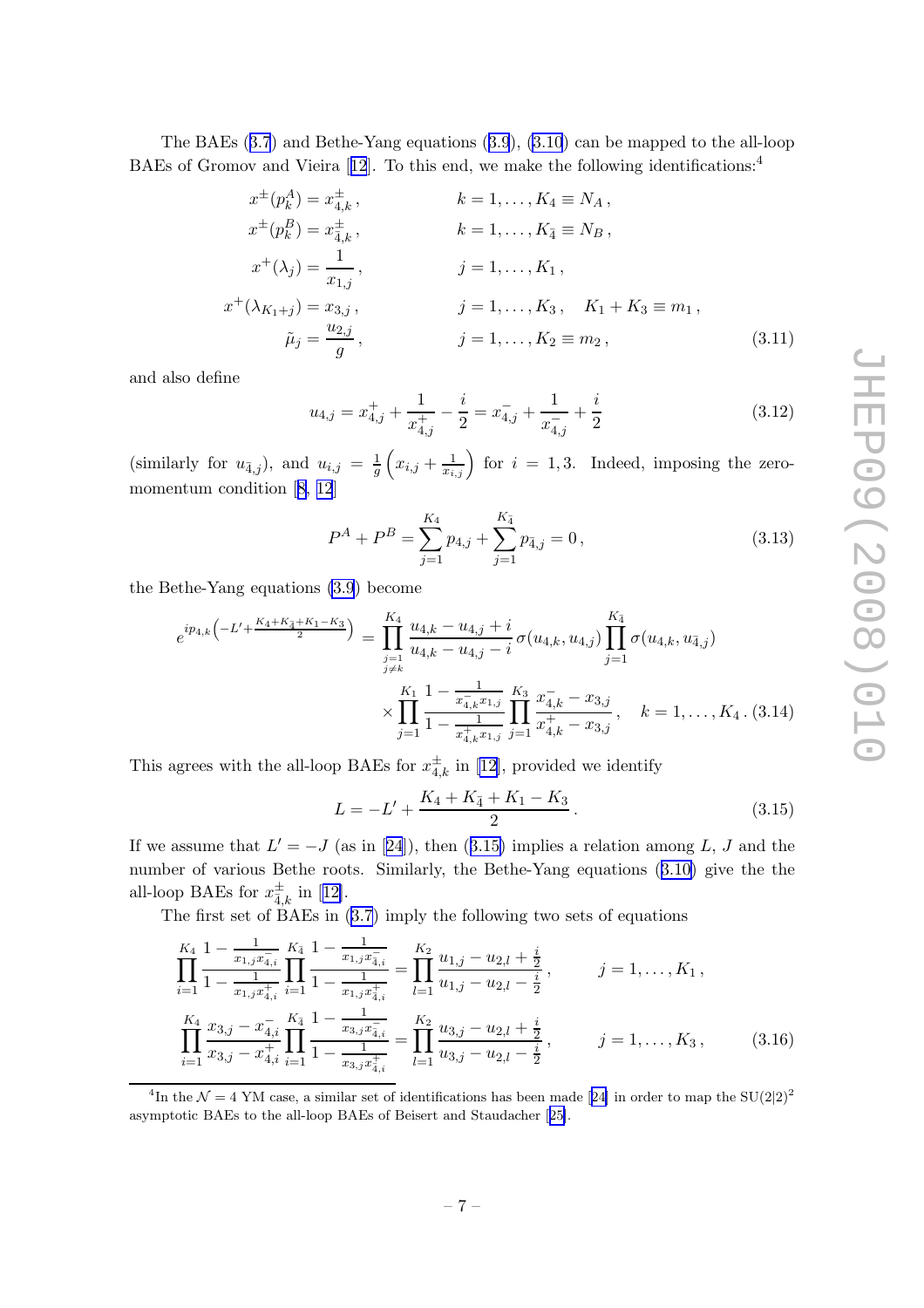<span id="page-8-0"></span>which agree with the first and third BAEs in[[12](#page-10-0)]. Finally, the second set of BAEs in ([3.7](#page-6-0)) imply

$$
\prod_{\substack{j=1 \ j \neq l}}^{K_2} \frac{u_{2,l} - u_{2,j} + i}{u_{2,l} - u_{2,j} - i} = \prod_{j=1}^{K_1} \frac{u_{2,l} - u_{1,j} + \frac{i}{2}}{u_{2,l} - u_{1,j} - \frac{i}{2}} \prod_{j=1}^{K_3} \frac{u_{2,l} - u_{3,j} + \frac{i}{2}}{u_{2,l} - u_{3,j} - \frac{i}{2}}, \quad l = 1, \dots, K_2, \quad (3.17)
$$

which agrees with the second set of BAEs in [\[12](#page-10-0)]. In short, the asymptotic BAEs which follow from the proposed S-matrix give the full set of all-loop BAEs in [\[12\]](#page-10-0).

### 4. Discussion

We have seen that, as in  $\mathcal{N} = 4$  YM, SU(2|2) symmetry again plays an important role in determining the factorizable S-matrix of  $\mathcal{N} = 6$  CS. The scattering matrices for the two types of particles are the same, up to the dressing phases which are related by a new crossing relation. This relation seems to be weaker than the one in the  $AdS_5/CFT_4$  case, which completely determines the phase up to the usual CDD ambiguity. Hence, more analysis is necessary to fix the dressing phases uniquely. The solution proposed here is supported by the all-loop BAEs conjectured in [\[12](#page-10-0)].

It should be possible to make further checks of our proposal. Perturbative computations at both small and large values of 't Hooft coupling could be done. The classical S-matrix can be computed, as was done for the giant magnon for  $AdS_5/CFT_4$  [\[26](#page-11-0)]. These results may give some insights into the relation between the parameter  $q$  in the S-matrix and the 't Hooft coupling  $\lambda$  defined in [\(2.3\)](#page-3-0).

One interesting application of the S-matrix is to compute finite-size effects, or the Lüscher correction. The result can be compared with various semi-classical string cal-culations [\[27\]](#page-11-0)as has been done for the  $AdS_5/CFT_4$  in [[28\]](#page-11-0) and with perturbative CS computations along the line of [\[20](#page-10-0)]. The S-matrix can also be used to determine the bound state spectrum, which should be related to the multiplet states studied in[[10\]](#page-10-0).

Our result shows that the SU(2|2)-invariant S-matrix appears in both  $AdS_5/CFT_4$ and  $AdS_4/CFT_3$  dualities. It would be interesting to understand this common integrability property at a more fundamental level.

## Acknowledgments

This work was performed at the 2008 APCTP Focus Program "Finite-size technology in low-dimensional quantum systems (4)". We thank the participants, particularly P. Dorey, for discussions. We also thank M. Martins for helpful correspondence. This work was supported in part by KRF-2007-313-C00150 (CA) and by the National Science Foundation under Grants PHY-0244261 and PHY-0554821 (RN).

#### References

[1] J.M. Maldacena, The large-N limit of superconformal field theories and supergravity, [Adv.](http://www-spires.slac.stanford.edu/spires/find/hep/www?j=00203%2C2%2C231) [Theor. Math. Phys.](http://www-spires.slac.stanford.edu/spires/find/hep/www?j=00203%2C2%2C231) 2 (1998) 231 [[Int. J. Theor. Phys.](http://www-spires.slac.stanford.edu/spires/find/hep/www?j=IJTPB%2C38%2C1113) 38 (1999) 1113] [[hep-th/9711200](http://arxiv.org/abs/hep-th/9711200)].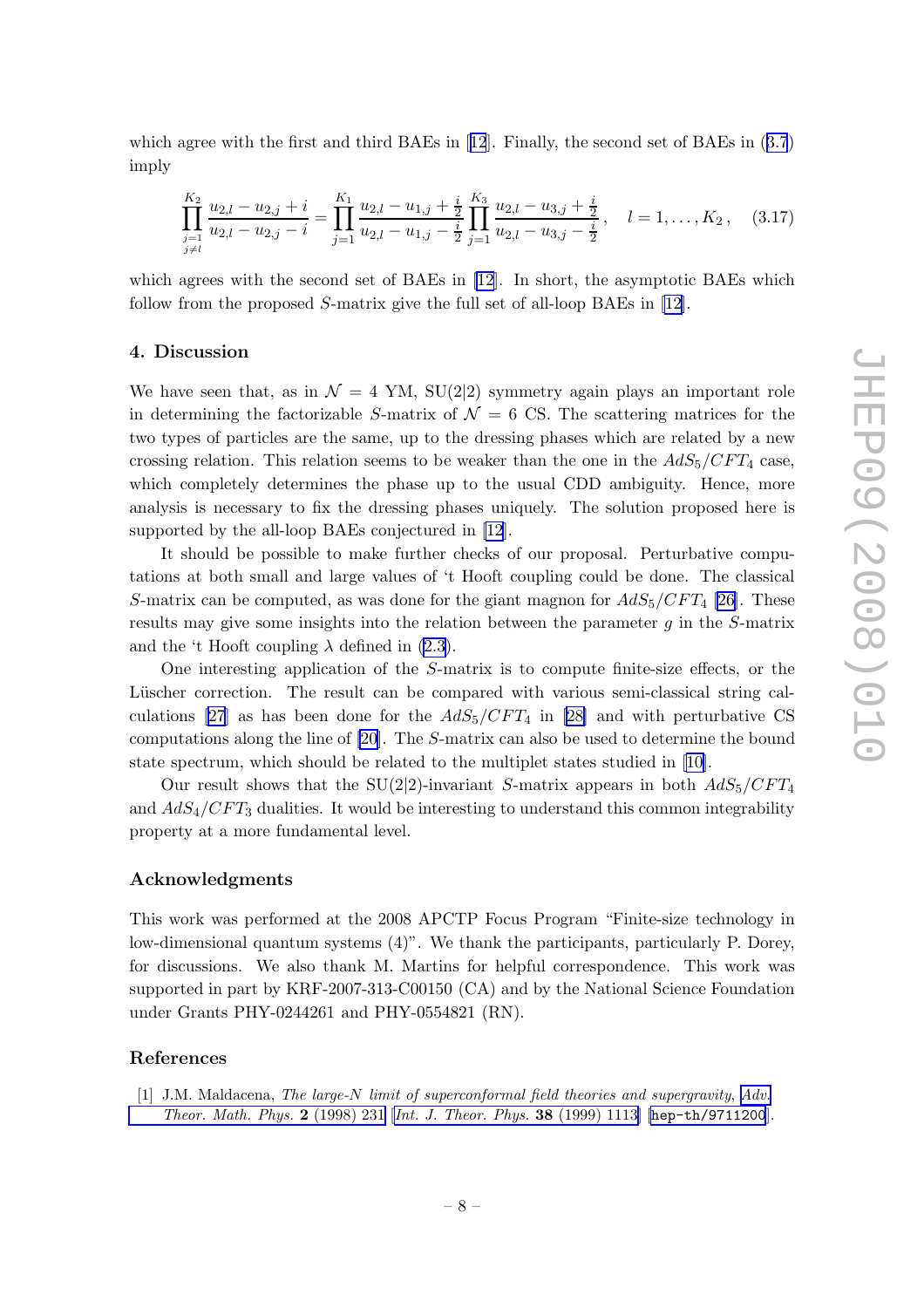- <span id="page-9-0"></span>[2] S.S. Gubser, I.R. Klebanov and A.M. Polyakov, Gauge theory correlators from non-critical string theory, [Phys. Lett.](http://www-spires.slac.stanford.edu/spires/find/hep/www?j=PHLTA%2CB428%2C105) B 428 (1998) 105 [[hep-th/9802109](http://arxiv.org/abs/hep-th/9802109)].
- [3] E. Witten, Anti-de Sitter space and holography, [Adv. Theor. Math. Phys.](http://www-spires.slac.stanford.edu/spires/find/hep/www?j=00203%2C2%2C253) 2 (1998) 253 [[hep-th/9802150](http://arxiv.org/abs/hep-th/9802150)].
- [4] J.H. Schwarz, Superconformal Chern-Simons theories, JHEP 11 [\(2004\) 078](http://jhep.sissa.it/stdsearch?paper=11%282004%29078) [[hep-th/0411077](http://arxiv.org/abs/hep-th/0411077)]; J. Bagger and N. Lambert, Modeling multiple M2's, Phys. Rev. D 75 [\(2007\) 045020](http://www-spires.slac.stanford.edu/spires/find/hep/www?j=PHRVA%2CD75%2C045020) [[hep-th/0611108](http://arxiv.org/abs/hep-th/0611108)]; D. Gaiotto and X. Yin, Notes on superconformal Chern-Simons-matter theories, [JHEP](http://jhep.sissa.it/stdsearch?paper=08%282007%29056) 08 [\(2007\) 056](http://jhep.sissa.it/stdsearch?paper=08%282007%29056) [[arXiv:0704.3740](http://arxiv.org/abs/0704.3740)]; A. Gustavsson, Algebraic structures on parallel M2-branes, [arXiv:0709.1260](http://arxiv.org/abs/0709.1260); J. Bagger and N. Lambert, Gauge symmetry and supersymmetry of multiple M2-branes, Phys. Rev. **D 77** [\(2008\) 065008](http://www-spires.slac.stanford.edu/spires/find/hep/www?j=PHRVA%2CD77%2C065008) [arXiv: 0711.0955]; Comments on multiple M2-branes, JHEP 02 [\(2008\) 105](http://jhep.sissa.it/stdsearch?paper=02%282008%29105) [[arXiv:0712.3738](http://arxiv.org/abs/0712.3738)]; M. Van Raamsdonk, Comments on the Bagger-Lambert theory and multiple M2-branes, JHEP 05 [\(2008\) 105](http://jhep.sissa.it/stdsearch?paper=05%282008%29105) [[arXiv:0803.3803](http://arxiv.org/abs/0803.3803)]; J. Distler, S. Mukhi, C. Papageorgakis and M. Van Raamsdonk, M2-branes on M-folds, JHEP 05 [\(2008\) 038](http://jhep.sissa.it/stdsearch?paper=05%282008%29038) [[arXiv:0804.1256](http://arxiv.org/abs/0804.1256)]; P.-M. Ho, Y. Imamura and Y. Matsuo, M2 to D2 revisited, JHEP 07 [\(2008\) 003](http://jhep.sissa.it/stdsearch?paper=07%282008%29003) [[arXiv:0805.1202](http://arxiv.org/abs/0805.1202)]; C. Krishnan and C. Maccaferri, Membranes on calibrations, JHEP 07 [\(2008\) 005](http://jhep.sissa.it/stdsearch?paper=07%282008%29005) [[arXiv:0805.3125](http://arxiv.org/abs/0805.3125)]; J. Gomis, D. Rodriguez-Gomez, M. Van Raamsdonk and H. Verlinde, Supersymmetric Yang-Mills theory from lorentzian three-algebras, [arXiv:0806.0738](http://arxiv.org/abs/0806.0738). [5] O. Aharony, O. Bergman, D.L. Jafferis and J. Maldacena,  $\mathcal{N}=6$  superconformal Chern-Simons-matter theories, M2-branes and their gravity duals, [arXiv:0806.1218](http://arxiv.org/abs/0806.1218).
- [6] M. Benna, I. Klebanov, T. Klose and M. Smedback, Superconformal Chern-Simons theories and  $AdS_4/CFT_3$  correspondence,  $arXiv:0806.1519;$  $arXiv:0806.1519;$ B. Ezhuthachan, S. Mukhi and C. Papageorgakis, D2 to D2, JHEP 07 [\(2008\) 041](http://jhep.sissa.it/stdsearch?paper=07%282008%29041) [[arXiv:0806.1639](http://arxiv.org/abs/0806.1639)]; S. Cecotti and A. Sen, Coulomb branch of the lorentzian three algebra theory, [arXiv:0806.1990](http://arxiv.org/abs/0806.1990); A. Mauri and A.C. Petkou,  $An \mathcal{N}=1$  superfield action for M2 branes,  $arXiv:0806.2270$ ; E.A. Bergshoeff, M. de Roo, O. Hohm and D. Roest, Multiple membranes from gauged supergravity,  $arXiv:0806.2584;$  $arXiv:0806.2584;$ P. de Medeiros, J.M. Figueroa-O'Farrill and E. Mendez-Escobar, Metric Lie 3-algebras in Bagger-Lambert theory, [arXiv:0806.3242](http://arxiv.org/abs/0806.3242); J. Bhattacharya and S. Minwalla, Superconformal indices for  $\mathcal{N}=6$  Chern-Simons theories, [arXiv:0806.3251](http://arxiv.org/abs/0806.3251);

M. Blau and M. O'Loughlin, Multiple M2-branes and plane waves, [arXiv:0806.3253](http://arxiv.org/abs/0806.3253); Y. Honma, S. Iso, Y. Sumitomo and S. Zhang, Scaling limit of  $\mathcal{N}=6$  superconformal Chern-Simons theories and Lorentzian Bagger-Lambert theories, [arXiv:0806.3498](http://arxiv.org/abs/0806.3498); Y. Imamura and K. Kimura, Coulomb branch of generalized ABJM models, [arXiv:0806.3727](http://arxiv.org/abs/0806.3727);

A. Armoni and A. Naqvi, A non-supersymmetric large-N 3D CFT and its gravity dual, [arXiv:0806.4068](http://arxiv.org/abs/0806.4068);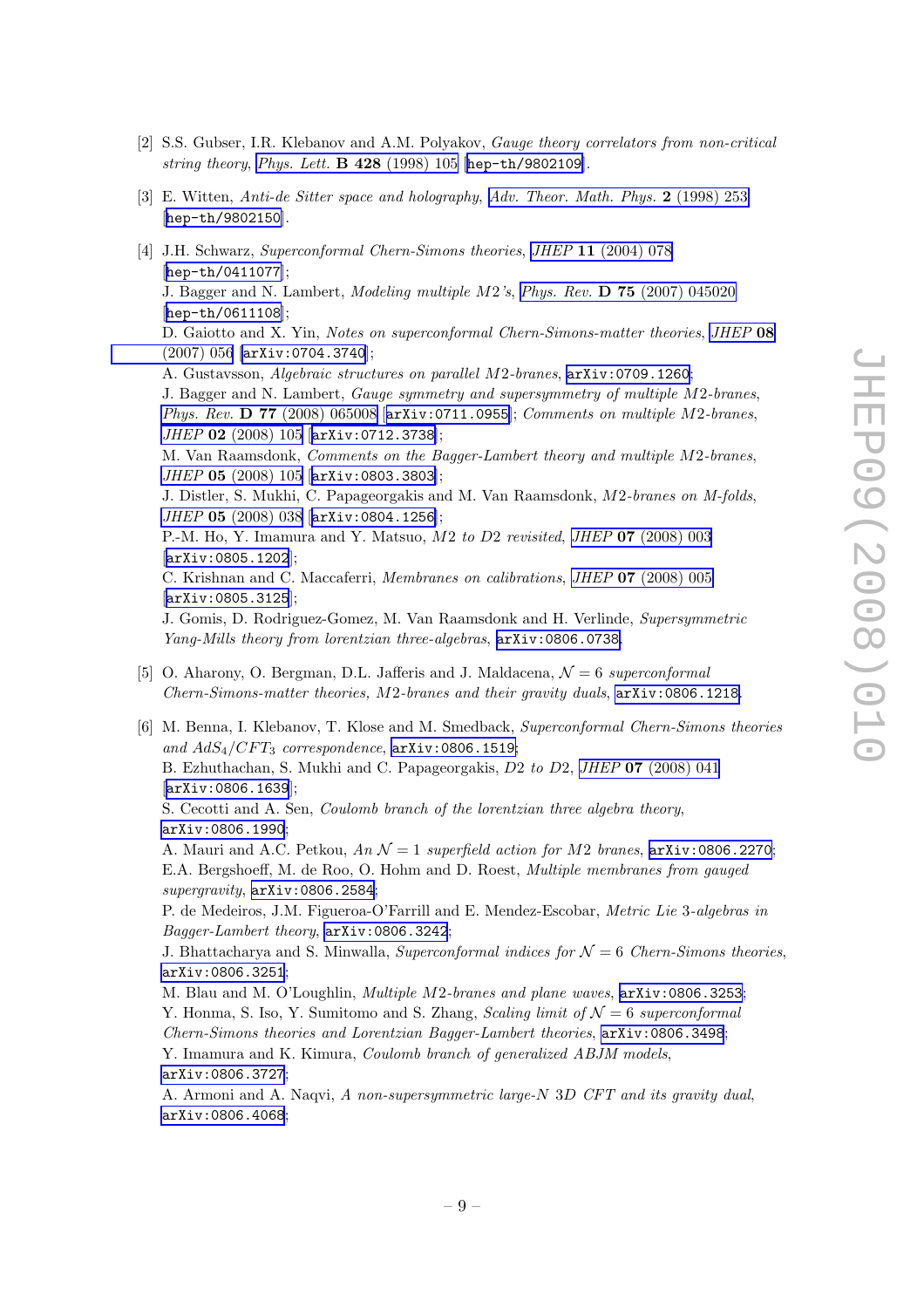<span id="page-10-0"></span>A. Hanany, N. Mekareeya and A. Zaffaroni, Partition functions for membrane theories, [arXiv:0806.4212](http://arxiv.org/abs/0806.4212);

A. Agarwal, Mass deformations of super Yang-Mills theories in  $D = 2 + 1$  and super-membranes: a note, [arXiv:0806.4292](http://arxiv.org/abs/0806.4292);

C. Ahn, Towards holographic gravity dual of  $\mathcal{N}=1$  superconformal Chern-Simons gauge theory, JHEP 07 [\(2008\) 101](http://jhep.sissa.it/stdsearch?paper=07%282008%29101) [[arXiv:0806.4807](http://arxiv.org/abs/0806.4807)];

J. Bedford and D. Berman, A note on quantum aspects of multiple membranes, [arXiv:0806.4900](http://arxiv.org/abs/0806.4900);

K. Hosomichi, K.-M. Lee, S. Lee, S. Lee and J. Park,  $\mathcal{N}=5.6$  superconformal Chern-Simons theories and M2-branes on orbifolds, [arXiv:0806.4977](http://arxiv.org/abs/0806.4977);

P. Fré and P.A. Grassi, *Pure spinor formalism for*  $OSp(N|4)$  backgrounds,  $arXiv:0807.0044$ ; K. Okuyama, Linear σ-models for the  $R^8/Z_k$  orbifold, [arXiv:0807.0047](http://arxiv.org/abs/0807.0047);

J. Bagger and N. Lambert, *Three-algebras and*  $\mathcal{N}=6$  Chern-Simons gauge theories, [arXiv:0807.0163](http://arxiv.org/abs/0807.0163);

S. Terashima, On M5-branes in  $\mathcal{N}=6$  membrane action,  $arXiv:0807.0197$ .

- [7] T. Nishioka and T. Takayanagi, On type IIA Penrose limit and  $\mathcal{N}=6$  Chern-Simons theories, JHEP 08 [\(2008\) 001](http://jhep.sissa.it/stdsearch?paper=08%282008%29001) [[arXiv:0806.3391](http://arxiv.org/abs/0806.3391)].
- [8] J.A. Minahan and K. Zarembo, The Bethe ansatz for superconformal Chern-Simons, [arXiv:0806.3951](http://arxiv.org/abs/0806.3951).
- [9] P.P. Kulish and N.Y. Reshetikhin, Diagonalization of GL(N) invariant transfer matrices and quantum N wave system (Lee model), J. Phys.  $\mathbf{A}$  16 [\(1983\) L591](http://www-spires.slac.stanford.edu/spires/find/hep/www?j=JPAGB%2CA16%2CL591).
- [10] D. Gaiotto, S. Giombi and X. Yin, Spin chains in  $\mathcal{N}=6$  superconformal Chern-Simons-matter theory, [arXiv:0806.4589](http://arxiv.org/abs/0806.4589).
- [11] G. Grignani, T. Harmark and M. Orselli, The  $SU(2) \times SU(2)$  sector in the string dual of  $\mathcal{N}=6$  superconformal Chern-Simons theory,  $\Delta$ xiv:0806.4959.
- [12] N. Gromov and P. Vieira, The all loop  $AdS_4/CFT_3$  Bethe ansatz,  $arXiv:0807.0777$ .
- [13] G. Arutyunov and S. Frolov, Superstrings on  $AdS_4 \times CP^3$  as a coset  $\sigma$ -model, [arXiv:0806.4940](http://arxiv.org/abs/0806.4940).
- [14] B.J. Stefanski, Green-Schwarz action for type IIA strings on  $AdS_4 \times CP^3$ , [arXiv:0806.4948](http://arxiv.org/abs/0806.4948).
- [15] N. Gromov and P. Vieira, The  $AdS_4/CFT_3$  algebraic curve,  $arXiv:0807.0437$ .
- [16] N. Beisert, The SU(2|2) dynamic S-matrix, [hep-th/0511082](http://arxiv.org/abs/hep-th/0511082); The analytic Bethe ansatz for a chain with centrally extended  $SU(2|2)$  symmetry, J. Stat. Mech. [\(2007\) P01017](http://www-spires.slac.stanford.edu/spires/find/hep/www?j=JSTAT%2C0701%2CP017) [[nlin/0610017](http://arxiv.org/abs/nlin/0610017)].
- [17] G. Arutyunov, S. Frolov and M. Zamaklar, The Zamolodchikov-Faddeev algebra for  $AdS_5 \times S^5$  superstring, JHEP 04 [\(2007\) 002](http://jhep.sissa.it/stdsearch?paper=04%282007%29002) [[hep-th/0612229](http://arxiv.org/abs/hep-th/0612229)].
- [18] A.B. Zamolodchikov and A.B. Zamolodchikov, Factorized S matrices in two-dimensions as the exact solutions of certain relativistic quantum field models, Ann. Phys.  $(NY)$  120 (1979) [253](http://www-spires.slac.stanford.edu/spires/find/hep/www?j=APNYA%2C120%2C253).
- [19] L.D. Faddeev, Quantum completely integral models of field theory, [Sov. Sci. Rev.](http://www-spires.slac.stanford.edu/spires/find/hep/www?j=SSRWA%2CC1%2C107) C1 (1980) [107](http://www-spires.slac.stanford.edu/spires/find/hep/www?j=SSRWA%2CC1%2C107).
- [20] Z. Bajnok and R.A. Janik, Four-loop perturbative Konishi from strings and finite size effects for multiparticle states, [arXiv:0807.0399](http://arxiv.org/abs/0807.0399).